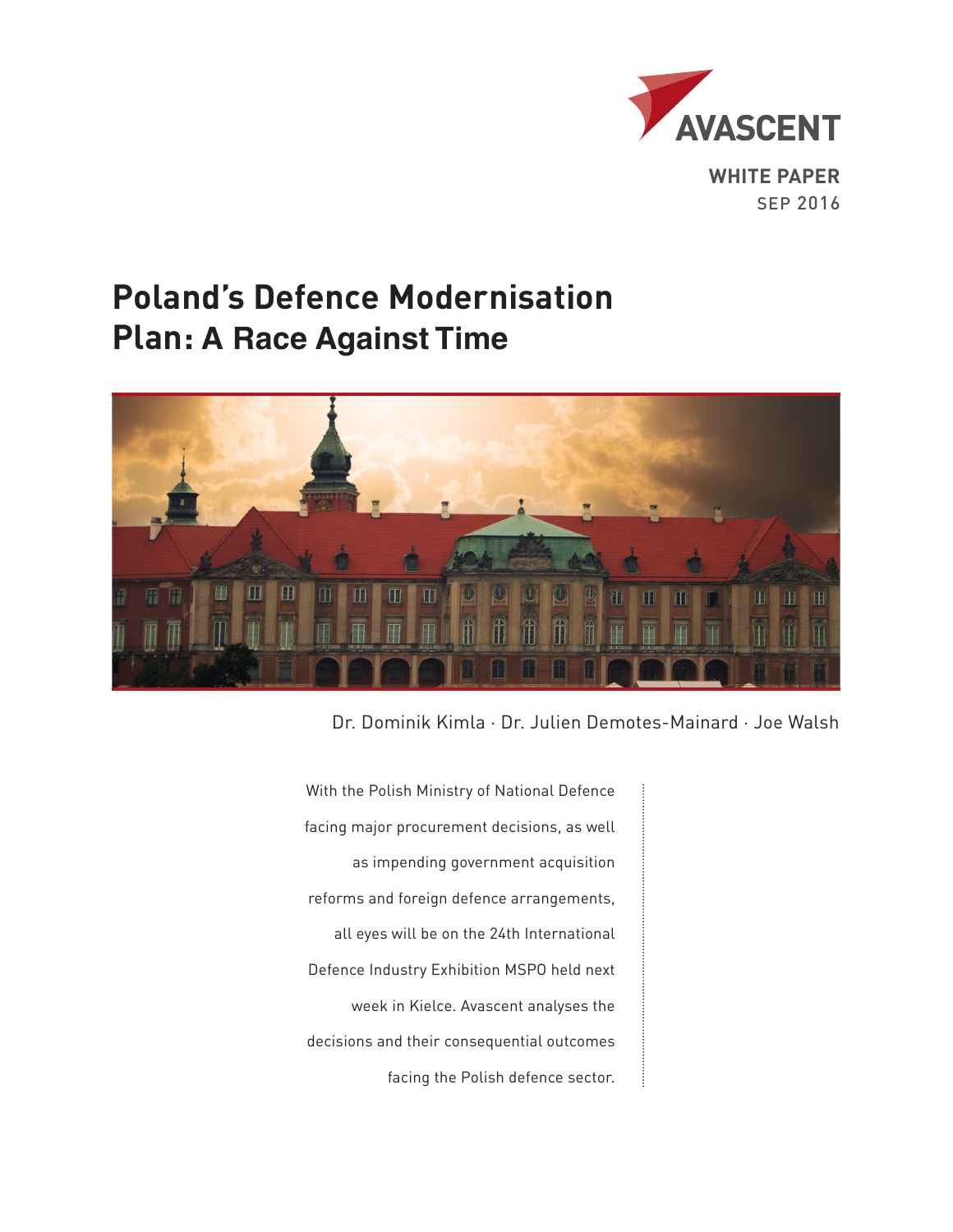

#### **Poland's Defence Modernisation Plan: A Race Against Time**

The 24<sup>th</sup> International Defence Industry Exhibition MSPO in Kielce, which is Europe's third-largest defence industry trade show, comes at a critical stage for Poland's defence sector and European security writ large.

Poland is in the midst of its third Strategic Defence Review (SDR) since joining NATO in 1999, an outgrowth of the alliance's Warsaw Summit in July that focused on what to do about a resurgent Russia. Facing real air, sea and land military capability gaps, the Polish Ministry of National Defence (MND) must choose a

sustainable path for the nation's armed forces underpinned by a growing commitment of the nation's GDP to defence. Major procurement decisions in the next 12 months, as well as impending government acquisition reforms and foreign defence arrangements, are sure to shape the Polish defence industry for decades. How Poland invests for the coming years can also transform its entire military from a defensiveoriented one to a force whose capabilities will make Moscow think twice about taking any action against its neighbour to the west.

 **Major procurement decisions in the next 12 months, as well as impending government acquisition reforms and foreign defence arrangements, are sure to shape the Polish defence industry for decades."**

With that in mind, a lot is riding on the exhibition, which runs September 6-9. Perhaps the most important moment will come on the second day when Polish defence officials announce the technical modernisation priorities for 2017-2019. Industry attendees, both from Poland and from allied nations, may finally see discussion and debate shift to actual plans for military hardware acquisition.

The unveiling of a new defence plan may also assuage lingering concerns that the previous two SDRs were never fully implemented. Framed by the Warsaw Summit's statement of support towards reinforcing NATO's Eastern flank, the current SDR will provide a new threat assessment intended to form the basis for next year's Technical Modernisation Programme (TMP) covering 2017-2026. The new TMP should be based on more realistic financial and schedule assumptions than the previous one covering 2013-2022. Notably, the new SDR is expected to hold little back in characterizing Russia's military posture and growing anti-access/area denial (A2/AD) capabilities as the greatest threat to Poland.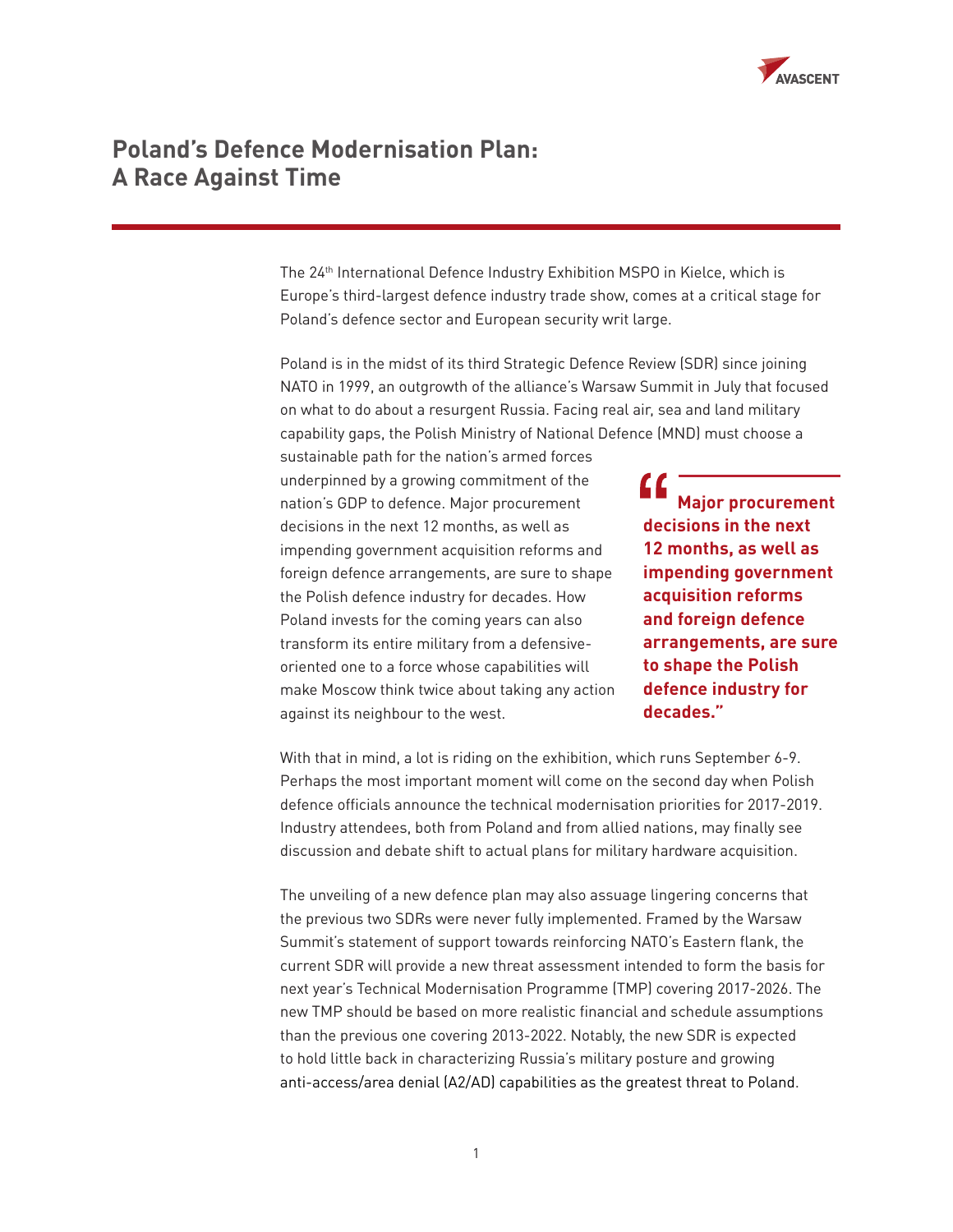

Consequently, this assessment is expected to drive up Polish military expenditures while leading to new defence acquisitions and new foreign partnerships.

# Prioritisation of Urgent Capability Gaps

There is no better example of the need to address a daunting backlog of outdated and worn equipment than the Polish Navy -- the most underfunded service of the Polish Armed Forces (PAF). Most combat vessels are at the end of their lifecycles and will be withdrawn from service very soon (e.g. refurbished Norwegian *Kobben* and Soviet-era *Kilo*-class submarines, or US *Perry*class frigates and Gopło-class minesweeper). Unfortunately for Polish sailors, despite the shortfall, budget reality most likely will not allow the Navy to fully implement its ambitious plans to procure 3 *Orka* attack submarines, 3 *Miecznik* 

 **MND will probably focus its resources on conventional deterrence: air defence systems, long-range guided rockets, cruise missiles, defensive and offensive cyber capabilities, C4ISR and UAVs."**

corvettes and 3 *Czapla* patrol vessels. Instead, MND will probably focus its resources on conventional deterrence: air defence systems, long-range guided rockets, cruise missiles, defensive and offensive cyber capabilities, C4ISR and UAVs. This underscores a clear doctrinal shift by the MND away from its strictly defensive posture towards an emphasis on offensive capabilities that could serve to engage or deter potential enemies, namely Russia.

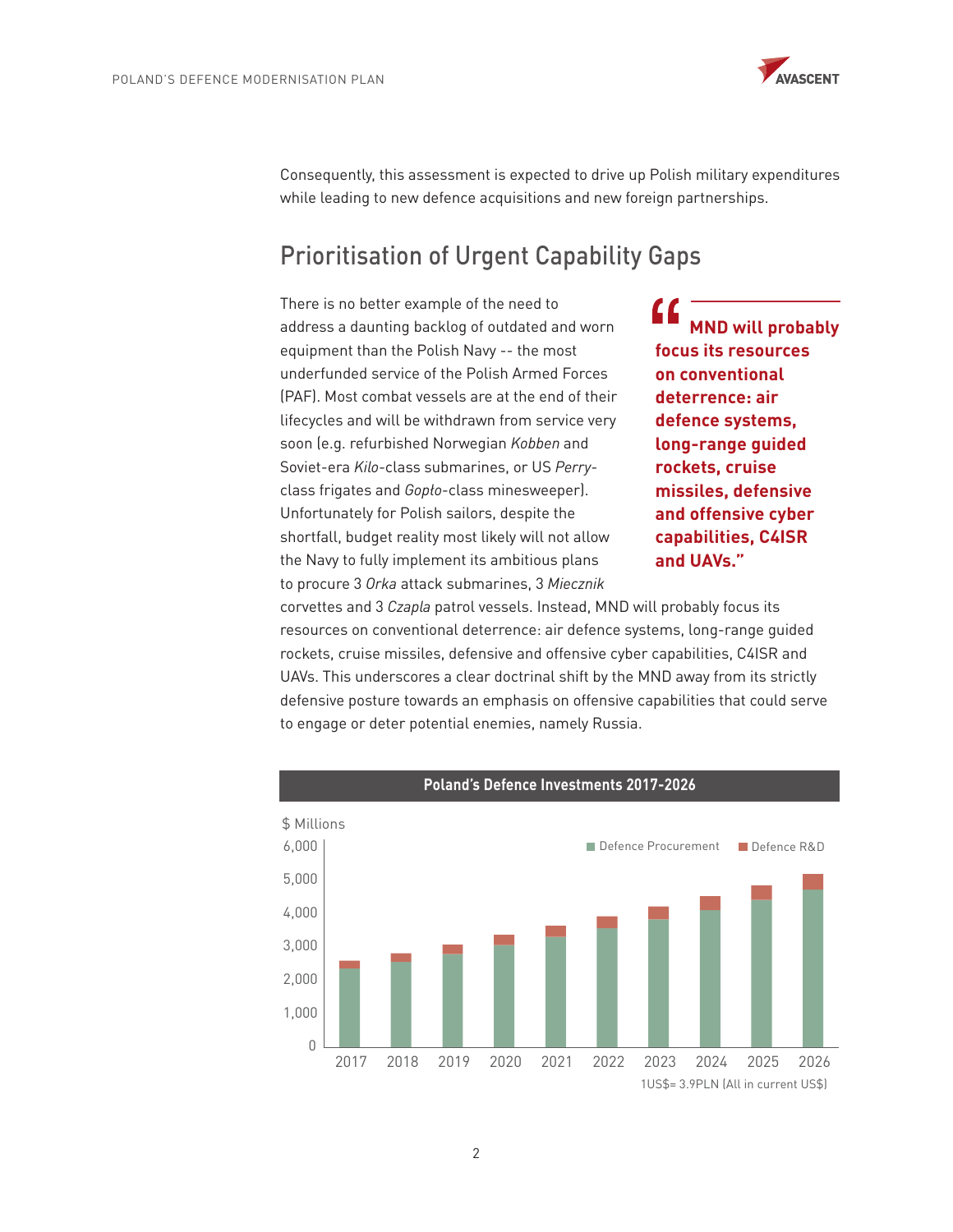

### An Ambitious Defence Investment Forecast

To meet the Polish military's extensive modernisation requirements, Poland plans to increase its defence spending from 2% -- it is only one of five NATO members spending 2% or more on defence today -- to 2.2% of GDP by 2020. By 2030, this will rise to 2.5%. Setting aside the feasibility of such growth (which is in question due to rising healthcare and welfare costs), the total defence investment budget would exceed US\$38.3 billion over the 2017-2026 period. This figure includes US\$34.8 billion for defence procurement and an additional US\$3.5 billion for defence R&D. But even US\$3.5 billion may not be sufficient to cover all MND's R&D priorities such as radars, missile technologies, precision weapons, directed-energy and electromagnetic weapons, information and communications technologies and unmanned aerial vehicles (UAVs).

With this shift by Poland's military comes a growing need for foreign technical and financial assistance. This may also include potential spending tied to the EU Preparatory Action for the Common Security and Defence Policy (CSDP) related research and to future-oriented defence research programmes after Horizon 2020. An additional challenge: The weakening exchange value of Polish currency that will make foreignprovided military hardware costlier. Therefore, the MND could become more open to procuring less sophisticated, cheaper and easier to produce in-country systems over state-of-the-art solutions from abroad. Such an approach would have substantial implications on the Polish defence industry and foreign suppliers. Whether it is an opportunity or a challenge will depend in large part on the government's next steps presented on September 7.

 **The weakening exchange value of Polish currency that will make foreignprovided military hardware costlier. Therefore, the MND could become more open to procuring less sophisticated, cheaper and easier to produce in-country systems over state-ofthe-art solutions from abroad."**

### Focus on the Polish Defence Industrial Base

At a time of potentially significant change in Poland's defence priorities, the government has sought to strengthen the position of its state-owned defence champion – Polish Armaments Group (PGZ). Priorities for Warsaw include the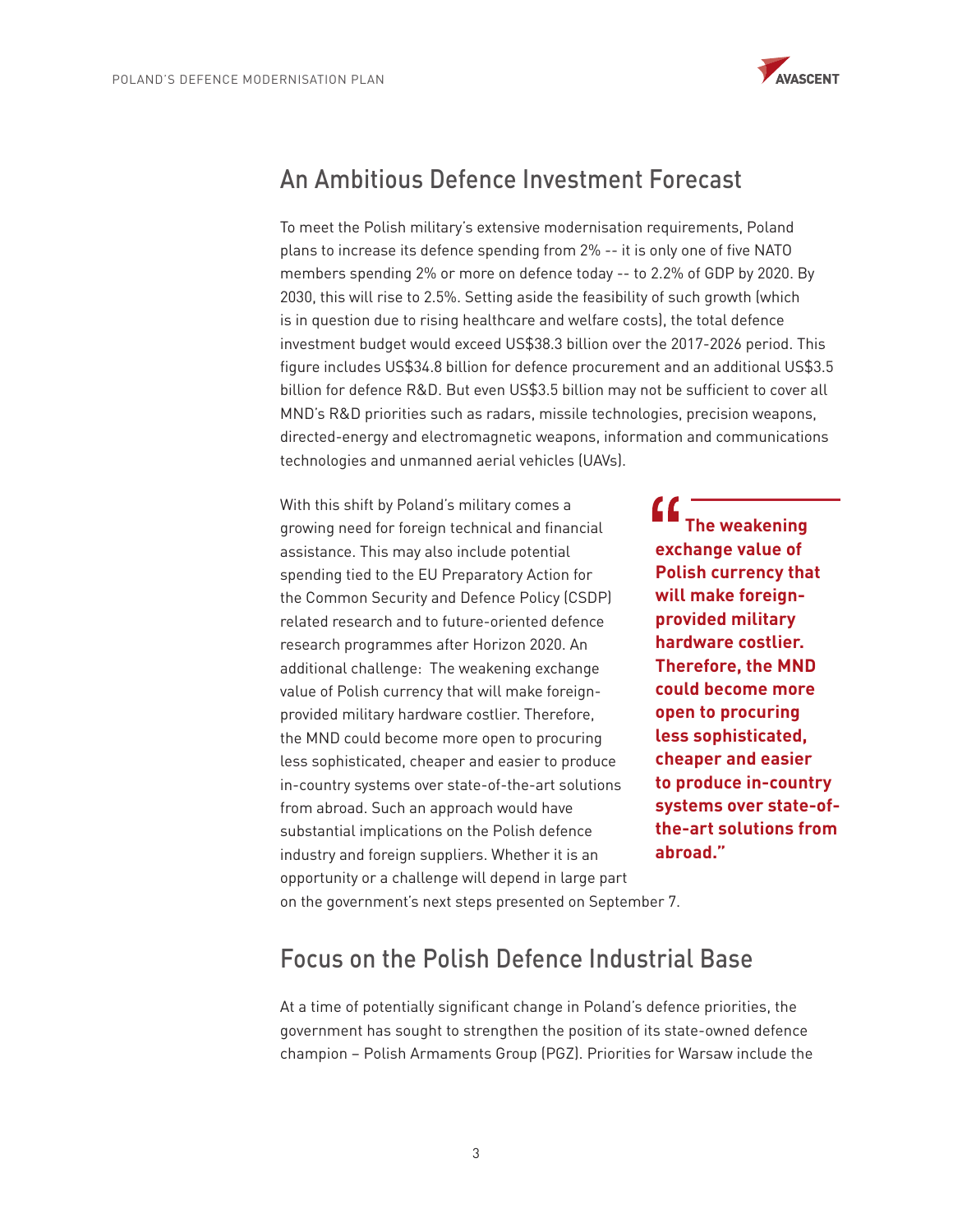

development of sovereign defence industrial capabilities, specifically tied to in-service support and modernisation of procured defence hardware. The company itself sees military modernisation as a path to build capability in its subsidiaries and to integrate itself into the supply chains of global defence prime contractors. Consequently, PGZ over the last few months actively courted potential industry partners. But despite its current defence focus, management closely holds ambitions in dual-use and commercial-sector technologies capable of competing in the global knowledgebased economy. This manifests in the company's focus on transfer of technology and industrial participation as tools to catch up to Western partners.

C C  **The A&D sector is called to play a lead role in the national reindustrialisation strategy promoted by the Deputy Prime Minister Mateusz Morawiecki within the framework of the Responsible Development Plan (RDP)."**

In addition, the A&D sector is called to play a lead role in the national reindustrialisation strategy promoted by the Deputy Prime Minister Mateusz Morawiecki within the framework of the Responsible Development Plan (RDP) announced in February. The RDP seeks to sustain long-term domestic economic growth through investments in R&D, innovation-driven industry and high-skill services-based sectors. In Morawiecki's vision, the aviation and defence sectors can be key to transforming the Polish economy.

#### Potential Execution Challenges

Writing a new chapter for Poland's armed forces and defence businesses will be no small feat for the government. The MND is on the eve of momentous procurement decisions that interweave myriad international defence suppliers and sub-suppliers, R&D commitments and technology transfer components, among other issues such as defence offsets. Yet Poland's Armament Inspectorate is understaffed. It has over 400 employees who have to deal with about 800 projects. As a result, uncertainty looms over the timely and transparent implementation of such an advanced modernisation programme. To compensate, a new defence procurement agency featuring broader competencies and a more holistic approach to acquisition could be set up as soon as 2017. However, this risks creating complexity to combat complexity. Expectations so far point to a year more of delay for a modernisation programme that is already behind schedule.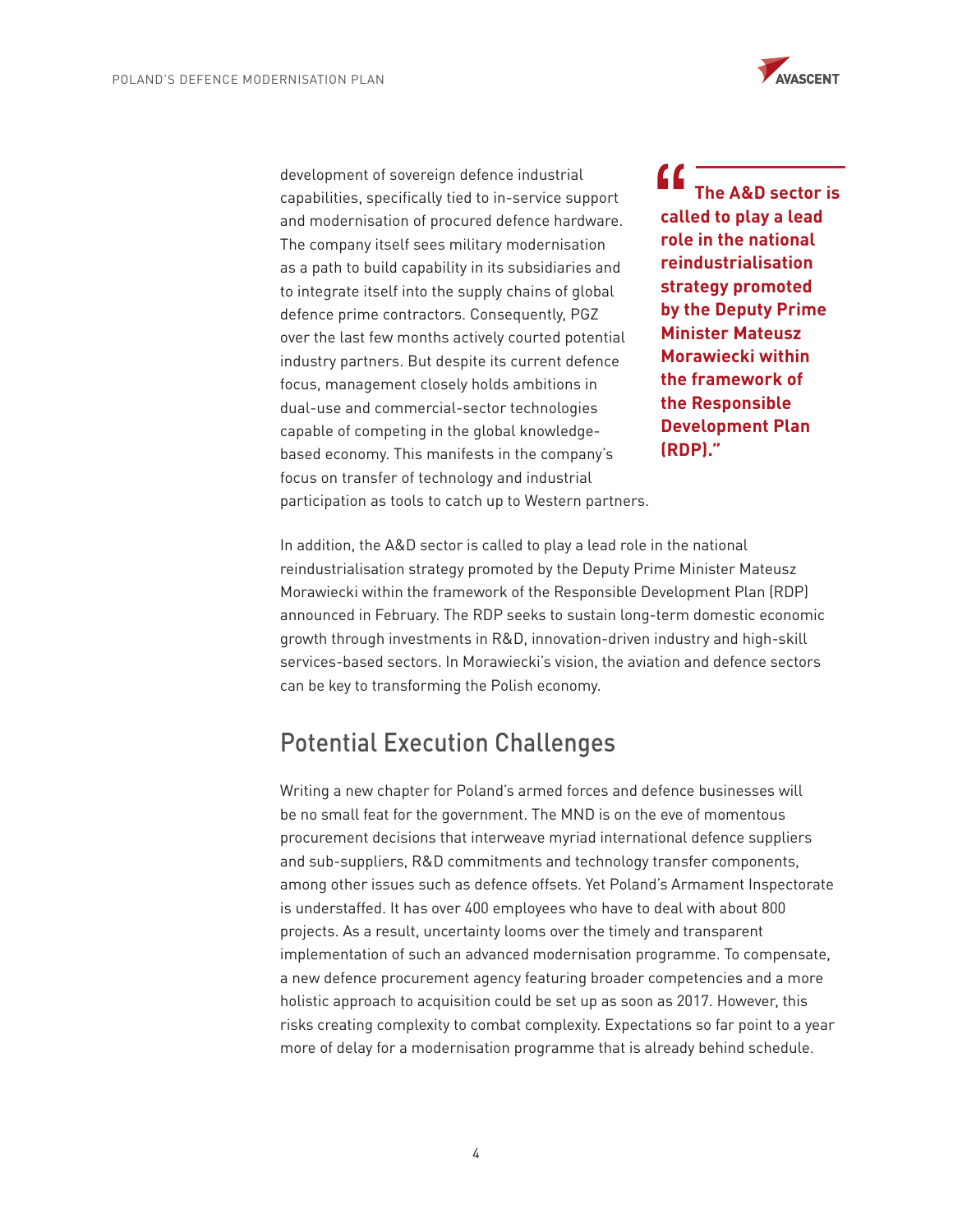

## The Regional Dimension

Should all of Warsaw's defence and economic ambitions at home come to fruition, there will be a meaningful impact abroad among Poland's neighbours and allies. Traditionally, the Polish government offered marginal support for defence exports. Recent deals show that Warsaw will need to be more proactive in courting buyers outside the region. One step toward this is the Regional Security Assistance Programme 2022 (ReSAP) for the Visegrad Group (Czech Republic, Slovakia, Hungary) as well as the Baltic States, Romania and Bulgaria. The ReSAP framework allows the purchase of Polish-made weapons according to more preferable commercial terms. Though it is too early to assess ReSAP's impact on Polish industry and regional security, it is worth remembering that such accords do not always lead to consummated contracts. Cases in point are the recent decisions of Slovakia to withdraw from the procurement of Polish Rosomak armoured personnel carriers (APCs), and the Lithuanian Ministry of Defence to acquire 88 Boxer APCs from the German-Dutch Artec consortium. The best alternative for Warsaw may be to look slightly farther afield -- to the Nordic countries. A prime example of this collaboration is the potential common procurement of submarines with Norway or coproduction with Sweden. Allied alignment with Poland's view of the threat environment may lead to further defence cooperation down the road, making such partnerships truly strategic.

### Conclusion

The clock is running down for Polish defence officials who must make historic decisions that will determine the military potential of the nation's armed forces and the capabilities of Polish industry for the next several decades. It is clear, after repeated modernization delays and the execution challenges of the TMP 2013-2022, that coordination must improve between defence procurement policy and defence industrial strategy. A new defence procurement agency may help synchronize efforts with domestic and foreign industry, but it is unlikely to quicken the tempo of badly needed equipment upgrades. Furthermore, the MND will not be able to buy its way out of the

 **For the foreign suppliers attending the 24th International Defence Industry Exhibition MSPO, they will need to keep in mind that their way forward in the Polish defence market must rest upon a foundation of understanding of local industry."**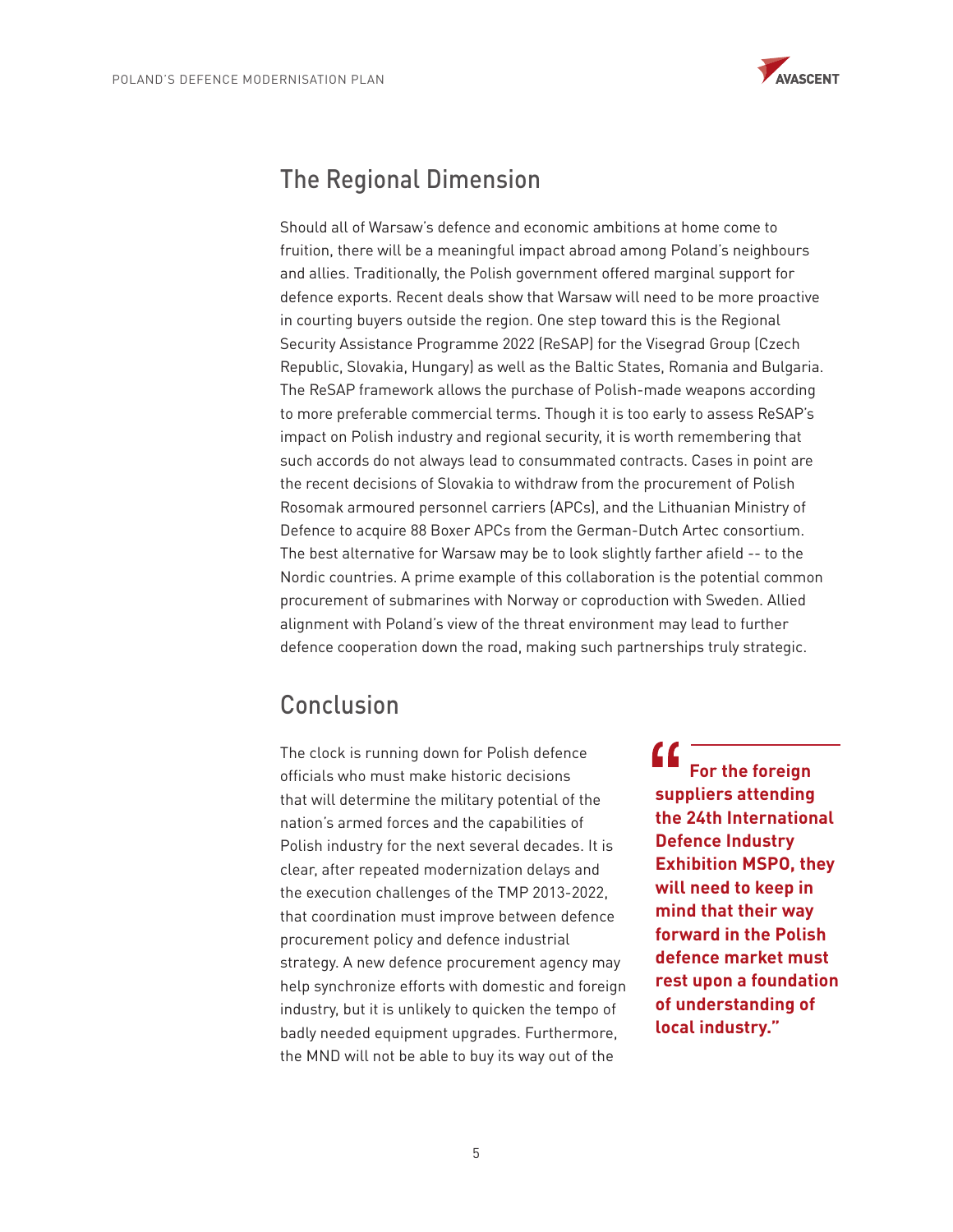

hard choices reconciling competing and urgent modernisation priorities. Beyond policy, economics matter enormously. An open question sure to be on the minds of exhibition attendees will be which capabilities gaps receive attention first and which ones will be postponed for at least a decade. Warsaw's ambition to turn the nation into one of NATO's leading defence spenders, at least as a percentage of GDP, hinges on Poland's economic outlook.

For the foreign suppliers attending the 24th International Defence Industry Exhibition MSPO, they will need to keep in mind that their way forward in the Polish defence market must rest upon a foundation of understanding of local industry, a holistic approach to sharing technical knowledge and work as well as the integration of PGZ's subsidiaries into their supply chains. How quickly they can put that insight to use will depend on what is revealed on September 7 in Kielce.